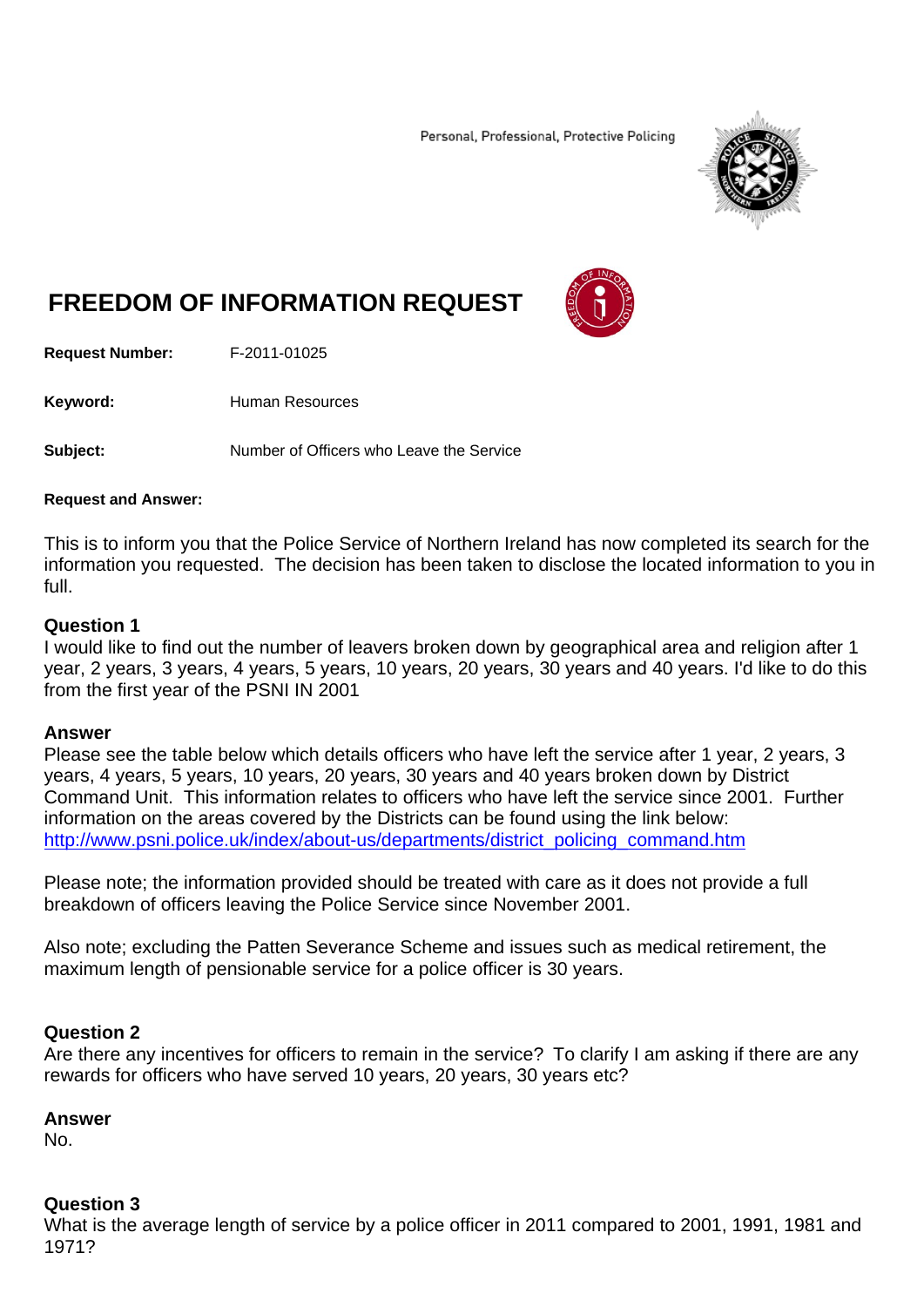# **Answer**

Please see the table below which details the average length of service by a police officer in the years requested.

Please note; These figures include a tiny minority of officers who only completed a very short period in service (e.g. one day in training college). For this reason, the averages are not reflective of the length of service of the vast majority of officers.

If you have any queries regarding your request or the decision please do not hesitate to contact me on 028 9070 0164. When contacting the Freedom of Information Team, please quote the reference number listed at the beginning of this letter.

If you are dissatisfied in any way with the handling of your request, you have the right to request a review. You should do this as soon as possible, or in any case within two months of the date of issue of this letter. In the event that you require a review to be undertaken, you can do so by writing to the Head of Freedom of Information, PSNI Headquarters, 65 Knock Road, Belfast, BT5 6LE or by emailing foi@psni.pnn.police.uk.

If following an internal review, carried out by an independent decision maker, you were to remain dissatisfied in any way with the handling of the request you may make a complaint, under Section 50 of the Freedom of Information Act, to the Information Commissioner's Office and ask that they investigate whether the PSNI has complied with the terms of the Freedom of Information Act. You can write to the Information Commissioner at Information Commissioner's Office, Wycliffe House, Water Lane, Wilmslow, Cheshire, SK9 5AF. In most circumstances the Information Commissioner will not investigate a complaint unless an internal review procedure has been carried out, however the Commissioner has the option to investigate the matter at his discretion.

Please be advised that PSNI replies under Freedom of Information may be released into the public domain via our website @ www.psni.police.uk

Personal details in respect of your request have, where applicable, been removed to protect confidentiality.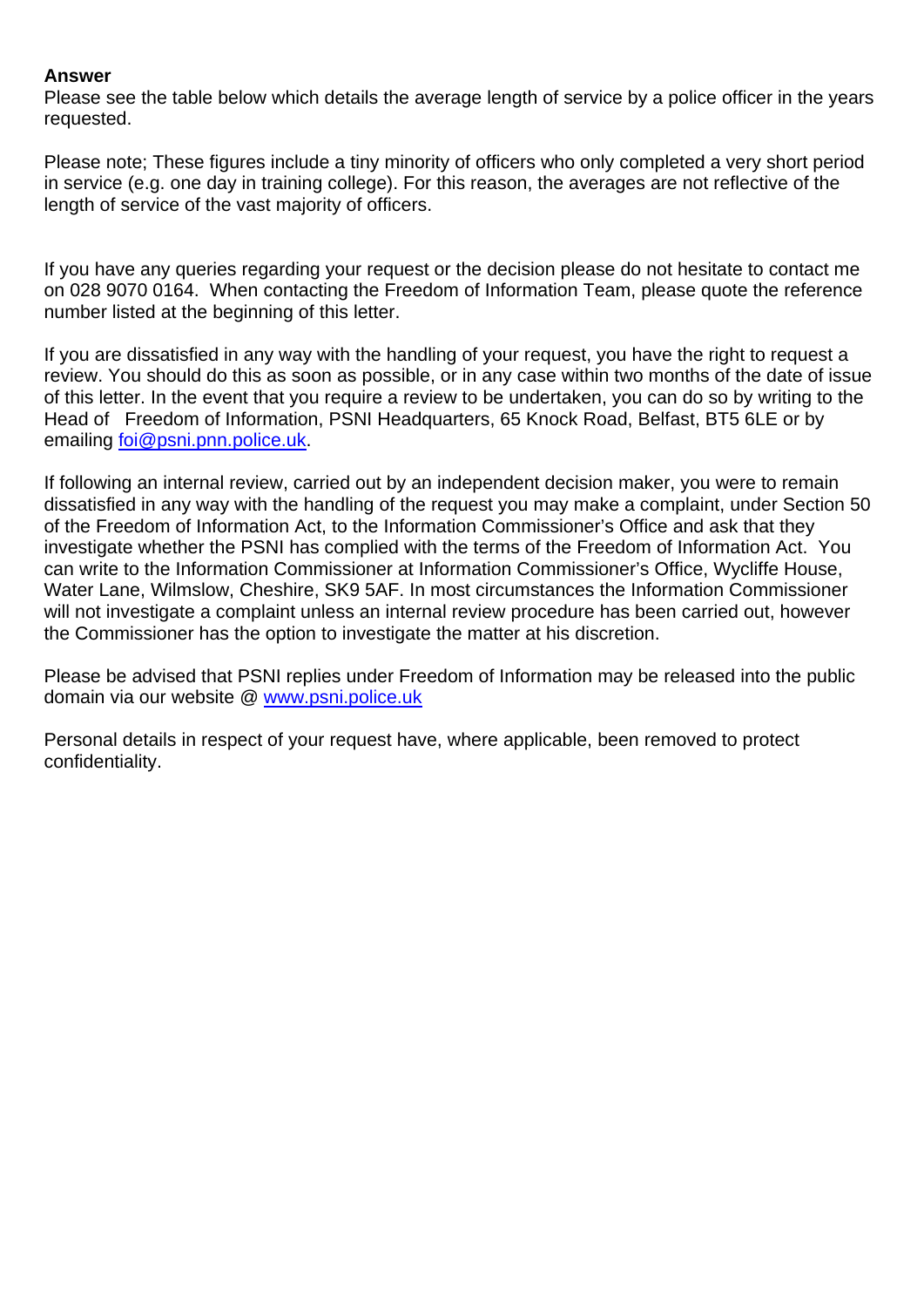|                               | <b>Protestant</b> | <b>Catholic</b> | ∣ Undetermined l | Total |    |    |                 |            |    |    |    | A Dist B Dist C Dist D Dist E Dist F Dist G Dist H Dist |
|-------------------------------|-------------------|-----------------|------------------|-------|----|----|-----------------|------------|----|----|----|---------------------------------------------------------|
| Leaver after 1 years service  | 24                | 35              |                  | 631   |    |    |                 |            |    |    |    |                                                         |
| Leaver after 2 years service  | 26                | 36              |                  | 64    |    |    |                 |            |    |    |    |                                                         |
| Leaver after 3 years service  | 26                | 40              |                  | 67    |    |    |                 | 15I        |    |    |    |                                                         |
| Leaver after 4 years service  | 20                | 25              |                  | 47    |    |    |                 |            |    |    |    |                                                         |
| Leaver after 5 years service  | 12                |                 |                  | 33    |    |    |                 |            |    |    |    |                                                         |
| Leaver after 10 years service | 20                |                 |                  | 27    |    |    |                 |            |    |    |    |                                                         |
| Leaver after 20 years service | 67                |                 |                  | 77    | 11 |    | 20 <sub>1</sub> |            |    |    |    | 11                                                      |
| Leaver after 30 years service | 224               | 23              |                  | 249I  | 12 | 52 |                 | <b>20l</b> | 33 | 24 | 21 | 16                                                      |
| Leaver after 40 years service |                   |                 |                  |       |    |    |                 |            |    |    |    |                                                         |